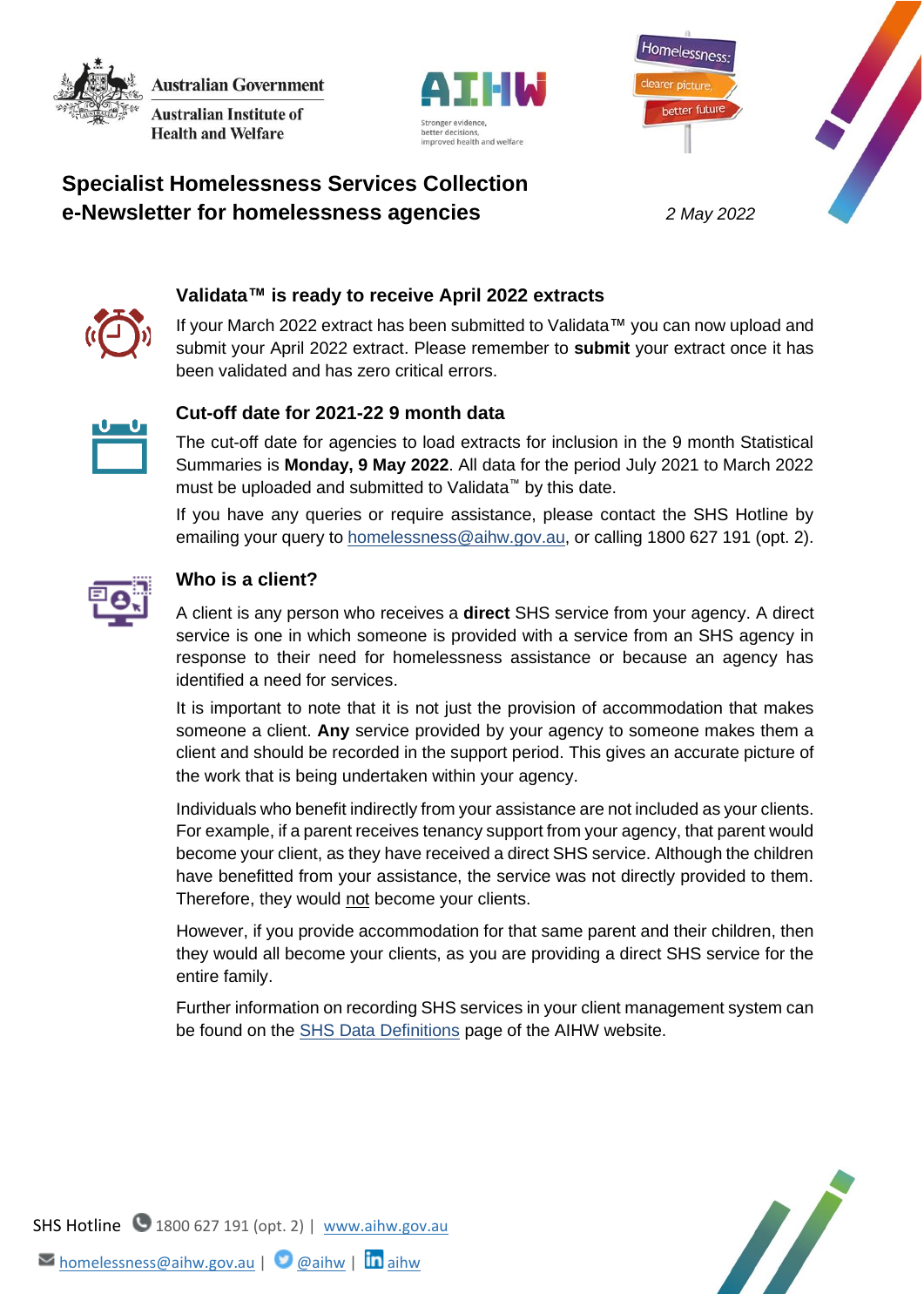

## **Importance of regular user review to maintain Validata™ security**

It is very important that managers regularly review agency users of Validata™. In particular, it is vital to remove access for staff who have left an agency or perhaps are on extended leave (and may not return).

A user's access can be removed via the User Admin tab in Validata™ without affecting their access to roles at other agencies where they may still be working.

More advice on how to deactivate user roles is available on page 21 of the [SHS](https://www.aihw.gov.au/getmedia/d5334a5a-31aa-42f1-91b1-7adc69755e8b/SHS_Validata_Manual_August_2018.pdf.aspx)  [Validata™ Manual.](https://www.aihw.gov.au/getmedia/d5334a5a-31aa-42f1-91b1-7adc69755e8b/SHS_Validata_Manual_August_2018.pdf.aspx)

# **SHS webinar training**



Register for a webinar now by selecting the registration links in the table below. Webinar invitations will be sent **after** the 'Register by' date.

|                                                 | <b>Webinar date</b>                      | <b>Register by</b> | <b>What is</b><br>covered?                                                                                                             | <b>Who should</b><br>attend?                                                            |
|-------------------------------------------------|------------------------------------------|--------------------|----------------------------------------------------------------------------------------------------------------------------------------|-----------------------------------------------------------------------------------------|
| <b>Basic</b><br>Register<br>here                | 24 May<br>2:00 to 4:00pm<br><b>AEST</b>  | 17 May             | Opening a client<br>support period,<br><b>SHSC</b> concepts<br>and definitions                                                         | Staff new to<br>agency, staff<br>requiring<br>refresher training                        |
|                                                 | 28 June<br>2:00 to 4:00pm<br><b>AEST</b> | 21 June            |                                                                                                                                        |                                                                                         |
| <b>Advanced</b><br>Register<br>here             | 25 May<br>2:00 to 4:00pm<br><b>AEST</b>  | 17 May             | SHIP case<br>management<br>functions                                                                                                   | Staff new to<br>agency.<br>Managers or<br>coordinators with<br>basic SHIP<br>experience |
|                                                 | 29 June<br>2:00 to 4:00pm<br><b>AEST</b> | 21 June            | <b>SHIP Reports</b>                                                                                                                    | Managers or<br>anyone<br>responsible for<br><b>SHS</b> reporting                        |
| Validata™<br><b>Webinar</b><br>Register<br>here | 2 June<br>2:00 to 3:00pm<br><b>AEST</b>  | 26 May             | <b>Basic functions</b><br>within Validata™<br>including<br>uploading and<br>submitting<br>extracts, viewing<br>reports & user<br>admin | All Validata™<br>users                                                                  |



#### **Links to training resources and reports**

SHS concepts and basic data entry e-Learning modules can be found [here.](https://www.aihw.gov.au/about-our-data/our-data-collections/specialist-homelessness-services-collection/shs-elearning) Additional e-Learning modules and resources can be found on the [AIHW website.](https://www.aihw.gov.au/about-our-data/our-data-collections/specialist-homelessness-services-collection/training-resources) SHS Annual Report 2020-21 can be found [here.](https://www.aihw.gov.au/reports-data/health-welfare-services/homelessness-services/overview)

Fact sheets and Infographics for your state or territory can be found [here.](https://www.aihw.gov.au/reports-data/health-welfare-services/homelessness-services/resources)

SHS Hotline  $\bigcirc$  1800 627 191 (opt. 2) | [www.aihw.gov.au](http://www.aihw.gov.au/)  $\triangleright$  [homelessness@aihw.gov.au](mailto:homelessness@aihw.gov.au) |  $\bigcirc$  [@aihw](https://twitter.com/aihw) |  $\mathop{\text{in}}$  [aihw](https://www.linkedin.com/company/australian-institute-of-health-and-welfare/)